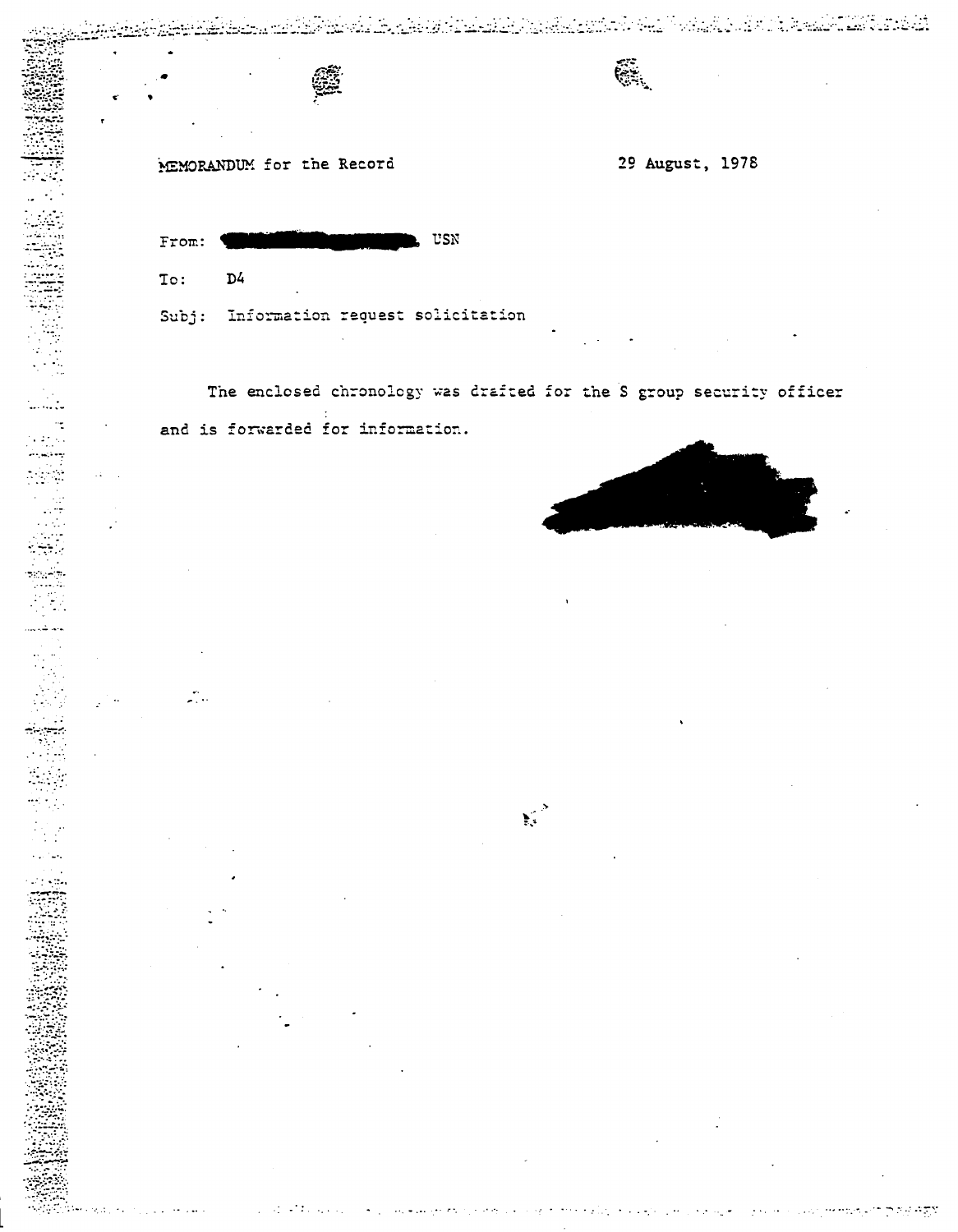The following is reported for the record. Existeround information is provided to maintain perspective.

والمرواح والقاحما والمحافظ فسيرو ومرا

Monday, 10 July, 1978 Checked aboard Ft. Meade

לי המוניינות המוקדם הקדום ניתוחים במקומונים בין המלכות עיצוב להמוקדם במוניינות המוקדם להמוקדם והמוקדם לאור

Friday, 21 July 1 explained my association with WPDs to my supervisors and contacted  $\blacksquare$  (former S1  $\frac{1}{2}$ ) who inturn arranged an appointment with  $\blacksquare$  of  $\mathbb{D}^{\mathbb{L}}$ .

Monday, 24 July Discussed UFO status with D4 concluding that I understand my position, and that NSA prefers that I keep an extremely low profile. Wenesday, 26 July Had a security brief by M5 where I explained my position on UFO matters and related that I had checked with D4 on this and that I had an understanding of my position relating UFOs, NSA and me. Discussed UFOs at length.

NOTE: Upon checking into a command I do not generally surface this problem till I am settled in but in this case I was due to attend a UFO Symposium in Dayton, Ohio on the 29th and 30th of July and thought it proper to notify NBA because of the remote possibility of the symposium getting some national media coverage and the possibility that my name or photograph might be associated with such coverage.

Saturday and Sunday, 29-30 July Attended the Mutual UFO Network 1978 UFO Symposium, Dayton, Ohio. On saturday a program was presented by a Mr. Stringfield and as an adjunct he introduced a Mr. Robert Barry. Barry discussed, and showed publicly, two letters he allegedly l iy immediate opinion was that the letters were fraudulent. Sunday I was introduced to Mr. Stringfield and requested copies of the letters. I explained that I felt that the letters were frauds and that I thought I could possibly have them checked out.

Thursday, 3 August Contacted NSA THEFT on the matter of the t requested letters, who inturn referred me to ( I provide them with copies of the letters, which I did, wherein they eventully

관련하다 주어보고, 2014년에는 100,000 % 30% AT AT 100% AT 2010 AT 2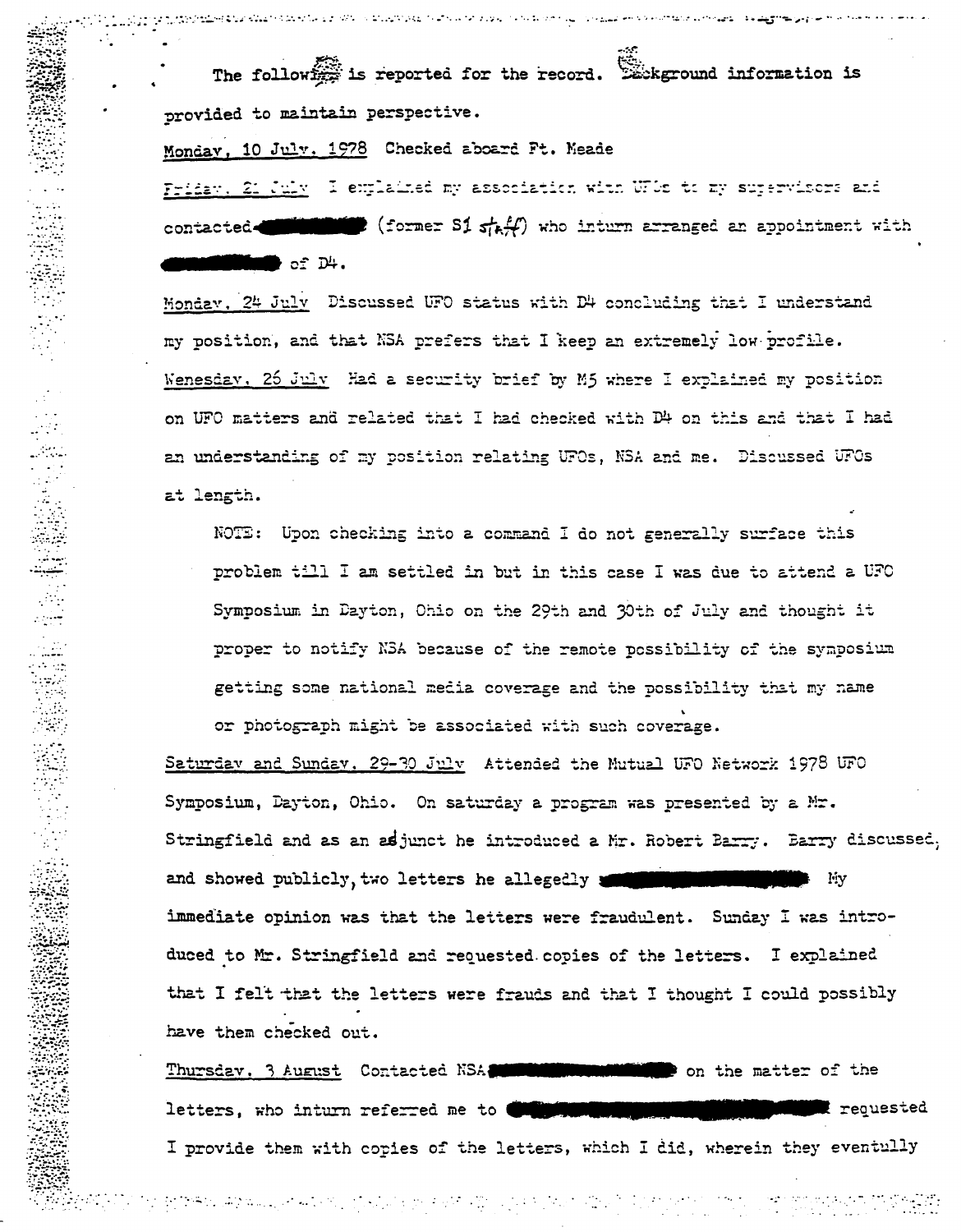wrote to Mr. Bang explaining that the letters  $\mathbb{S}$  randulent. NOTE: During the period that I discussed the letters with **Community** and some people in the UFO community, I had developed some suspicions, which I discussed with both groups, that;

 $1)$ 

فالارداد للمؤسل فالمتفعل بالأبلاق فلقف فهأنا مهجعة الازراء كالمتعشقي سمعاما داما فدفد مكانيت المعججة المددسج الفيدية

or. the back some involvement because he claimed to know the  $2)$ signer of the letter that Barry recieved, which later on proved to be a non-existent entity, and he seemed, through secondhand information, to know too many answers to questions about the letters and

Sunday, 27 August William Selled me at approximately 2000. We talked for nearly one hour. He first wanted to clear up the matter of his working for NSA, a claim he has made publicly in several interviews. He said he had been talking to **diminishing** and that the had said I had checked on his will employment at NSA. I explained to him that that was not the case but that in the process of letting the proper people know I was aboard,  $(D^{\mu})$ , his name came up in relation to someone else requesting that information from NSA and that the fact was that NSA records did not reflect that he had every worked for them. He explained what his former association with NSA was. He had been, from 1963 to 1966, in ASA and at one time had been a shift supervisor at a crit-a-com relay **The Millet Milleton and The discussion turned to general** UFO topics and some general conversation with the solution NSAs role, ie. they both provide a service and/or a product to many government agencies.

n attaut for de Romania fara fintanya mitjandra fintanya mitjang pangangangan sa perang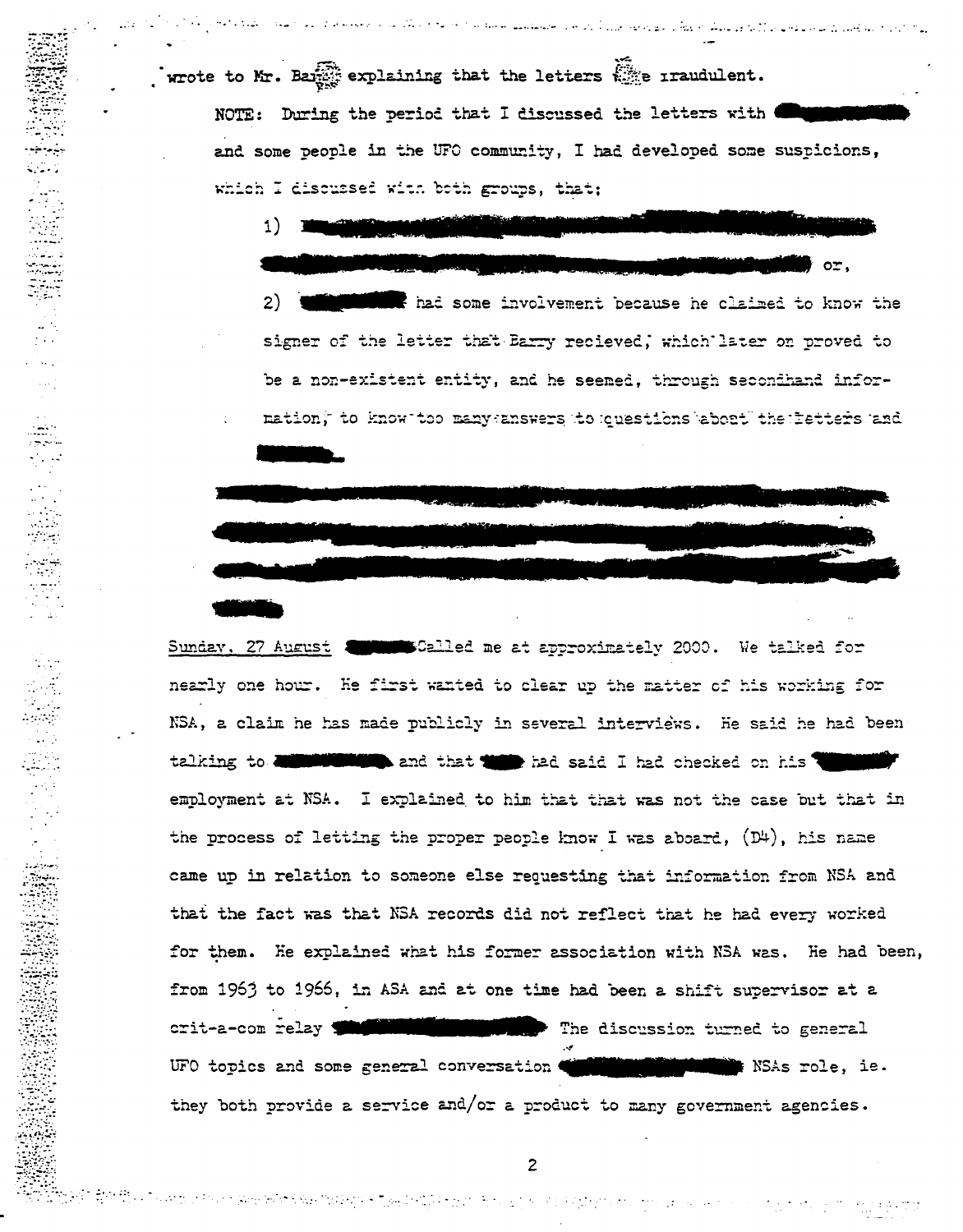Then **III.es also as it it would be possible** for me to do some looking around at NSA for UFO related information. He further explained that he did not mean covert looking but openly checking en ~hat ever I could. I told him my standard answer, that the only thing I could do was to watch for information and to note its declassification date, then, if it was or would be declassified, I would either request the information myself or queue someone on the outside to request the information from the originator. He brought up the fact that "some things could be declassified simply by asking", suggesting that one can not ask for something that they did not know of its existence. I told him that in that case I would have to work that problem strickly from the inside untill such documents or information was deplassified. I went on to explain to him that I work in COMSEC, which term he understood, and that I would have very little opportunity, if any, to ever find out if any such information existed. Further that in my experience with the Navy that in general I had seen very little information of interest to the UFO community and that when I had it was not in an official UFO context. He then explained that he understood that there was certain infromation that he, nor andone else in the civilian community, would ever see because of methods and/or sources, but, for example he knew that the National Command Center had sent UFO information to NSA as part of an address group •

 $\cdot$  .  $\cdot$   $\cdot$   $\cdot$   $\cdot$  $\mathcal{L}^{\mathcal{L}}$  .  $\mathcal{L}^{\mathcal{L}}$  .  $\mathcal{L}^{\mathcal{L}}$ 

............ . : ;··>··:.· .... . . • *··:· .. '* .. ..  $~\frac{1}{2}$  $\cdot$ 

: .... .-·.

<sup>~</sup>.... *:* . . *:* .

..,·· ·.·. ···· .. ··. *·:* \

. All in all he was requesting me to watch out for *UFp* related inforffiation within NSA, which I tend to do on my own, but he was requesting that I pass on what I could. I, all in all, left him with the understanding that I was. on what I could. I, all in all, left him with the understanding that I was.<br>very limited in what I could do. I have, to some degree, checked on the some Jully character with some people who have worked with him more closely. very limited in what I could do. I have, to some degree, checked on the state of the character with some people who have worked with him more closely. fraud and that he is apt to go to most any length to collect information or to bend facts to fit his needs.

3